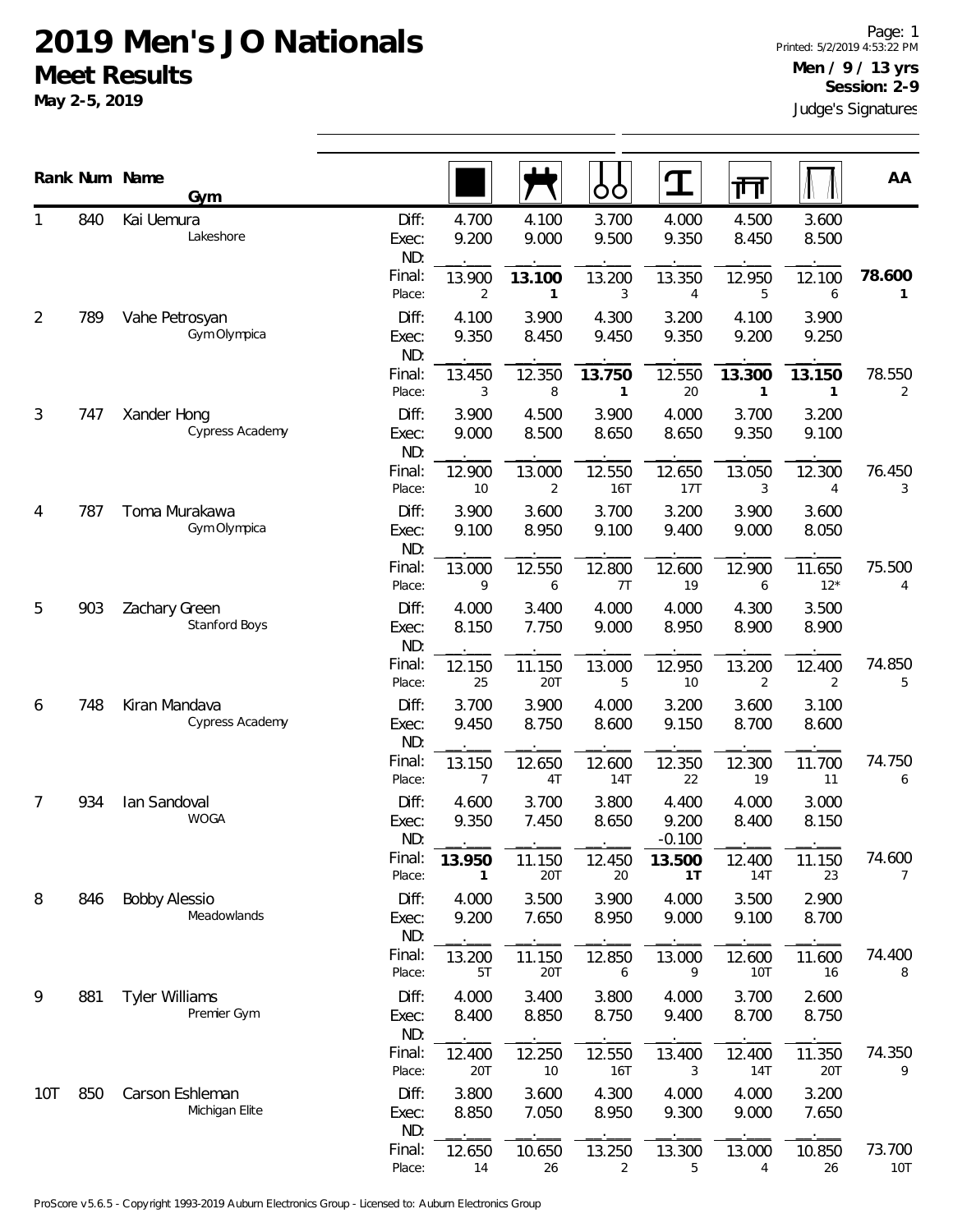|            |     | Rank Num Name<br>Gym           |                       |                 |                | ŌŌ              | $\mathbf T$                | गि             |                      | AA            |
|------------|-----|--------------------------------|-----------------------|-----------------|----------------|-----------------|----------------------------|----------------|----------------------|---------------|
| <b>10T</b> | 795 | Dylan Shepard<br>Gym USA WG    | Diff:<br>Exec:<br>ND: | 3.700<br>8.800  | 2.800<br>8.650 | 4.100<br>8.650  | 4.000<br>8.750<br>$-0.100$ | 4.200<br>8.500 | 3.600<br>8.050       |               |
|            |     |                                | Final:<br>Place:      | 12.500<br>17    | 11.450<br>14   | 12.750<br>$10*$ | 12.650<br>17T              | 12.700<br>7T   | 11.650<br>$12*$      | 73.700<br>10T |
| 12         | 756 | Conor Heary<br>EVO Gym         | Diff:<br>Exec:<br>ND: | 3.800<br>8.600  | 3.600<br>8.900 | 3.600<br>8.600  | 3.200<br>9.250             | 3.600<br>8.750 | 3.100<br>8.250       |               |
|            |     |                                | Final:<br>Place:      | 12.400<br>20T   | 12.500<br>7    | 12.200<br>22T   | 12.450<br>21               | 12.350<br>16T  | 11.350<br>20T        | 73.250<br>12  |
| 13         | 847 | Hasan Aydogdu<br>Meadowlands   | Diff:<br>Exec:<br>ND: | 3.700<br>8.900  | 3.500<br>9.300 | 3.700<br>9.400  | 4.000<br>8.850             | 3.900<br>8.700 | 3.400<br>5.850       |               |
|            |     |                                | Final:<br>Place:      | 12.600<br>$15*$ | 12.800<br>3    | 13.100<br>4     | 12.850<br>$13*$            | 12.600<br>10T  | 9.250<br>30          | 73.200<br>13  |
| 14         | 707 | Saran Alexander<br>ACE Gym FL  | Diff:<br>Exec:<br>ND: | 3.800<br>8.200  | 3.800<br>8.850 | 4.000<br>8.550  | 3.200<br>8.950             | 3.900<br>7.900 | 3.500<br>8.400       |               |
|            |     |                                | Final:<br>Place:      | 12.000<br>28    | 12.650<br>4T   | 12.550<br>16T   | 12.150<br>24T              | 11.800<br>24   | 11.900<br>9          | 73.050<br>14  |
| 15         | 918 | Justin Lozano<br>Trinity       | Diff:<br>Exec:<br>ND: | 3.800<br>9.250  | 2.900<br>8.450 | 4.000<br>8.700  | 2.800<br>9.150             | 3.800<br>8.550 | 3.000<br>8.050       |               |
|            |     |                                | Final:<br>Place:      | 13.050<br>8     | 11.350<br>17T  | 12.700<br>12    | 11.950<br>28               | 12.350<br>16T  | 11.050<br><b>24T</b> | 72.450<br>15  |
| 16         | 794 | Jack Gagamov<br>Gym Spot       | Diff:<br>Exec:<br>ND: | 3.600<br>9.100  | 3.600<br>5.900 | 3.900<br>8.700  | 4.000<br>8.900             | 3.700<br>9.000 | 3.300<br>8.650       |               |
|            |     |                                | Final:<br>Place:      | 12.700<br>12T   | 9.500<br>30    | 12.600<br>14T   | 12.900<br>$11*$            | 12.700<br>7T   | 11.950<br>8          | 72.350<br>16  |
| 17         | 764 | Connor Barrow<br>EnRich Gym    | Diff:<br>Exec:<br>ND: | 4.000<br>8.050  | 3.300<br>7.600 | 4.000<br>8.250  | 4.000<br>9.050             | 3.600<br>8.650 | 2.900<br>8.900       |               |
|            |     |                                | Final:<br>Place:      | 12.050<br>26T   | 10.900<br>24   | 12.250<br>21    | 13.050<br>8                | 12.250<br>20   | 11.800<br>10         | 72.300<br>17  |
| 18         | 895 | Roy Waletzki<br><b>SCATS</b>   | Diff:<br>Exec:<br>ND: | 3.700<br>8.650  | 3.300<br>8.450 | 2.700<br>9.200  | 3.200<br>9.050             | 3.300<br>8.750 | 2.400<br>9.100       |               |
|            |     |                                | Final:<br>Place:      | 12.350<br>23T   | 11.750<br>11   | 11.900<br>27    | 12.250<br>23               | 12.050<br>23   | 11.500<br>17T        | 71.800<br>18  |
| 19         | 873 | <b>Troy Nuesca</b><br>Platinum | Diff:<br>Exec:<br>ND: | 4.100<br>9.200  | 3.300<br>5.200 | 3.600<br>9.200  | 2.800<br>9.200             | 3.900<br>8.800 | 3.600<br>8.600       |               |
|            |     |                                | Final:<br>Place:      | 13.300<br>4     | 8.500<br>31    | 12.800<br>7T    | 12.000<br>27               | 12.700<br>7T   | 12.200<br>5          | 71.500<br>19  |
| 20         | 704 | Ty Jordan<br>5280 Gym          | Diff:<br>Exec:<br>ND: | 3.600<br>8.200  | 3.000<br>8.250 | 4.100<br>8.700  | 4.000<br>9.500             | 3.300<br>9.250 | 2.400<br>6.900       |               |
|            |     |                                | Final:<br>Place:      | 11.800<br>29    | 11.250<br>19   | 12.800<br>7T    | 13.500<br>1T               | 12.550<br>12   | 9.300<br>29          | 71.200<br>20  |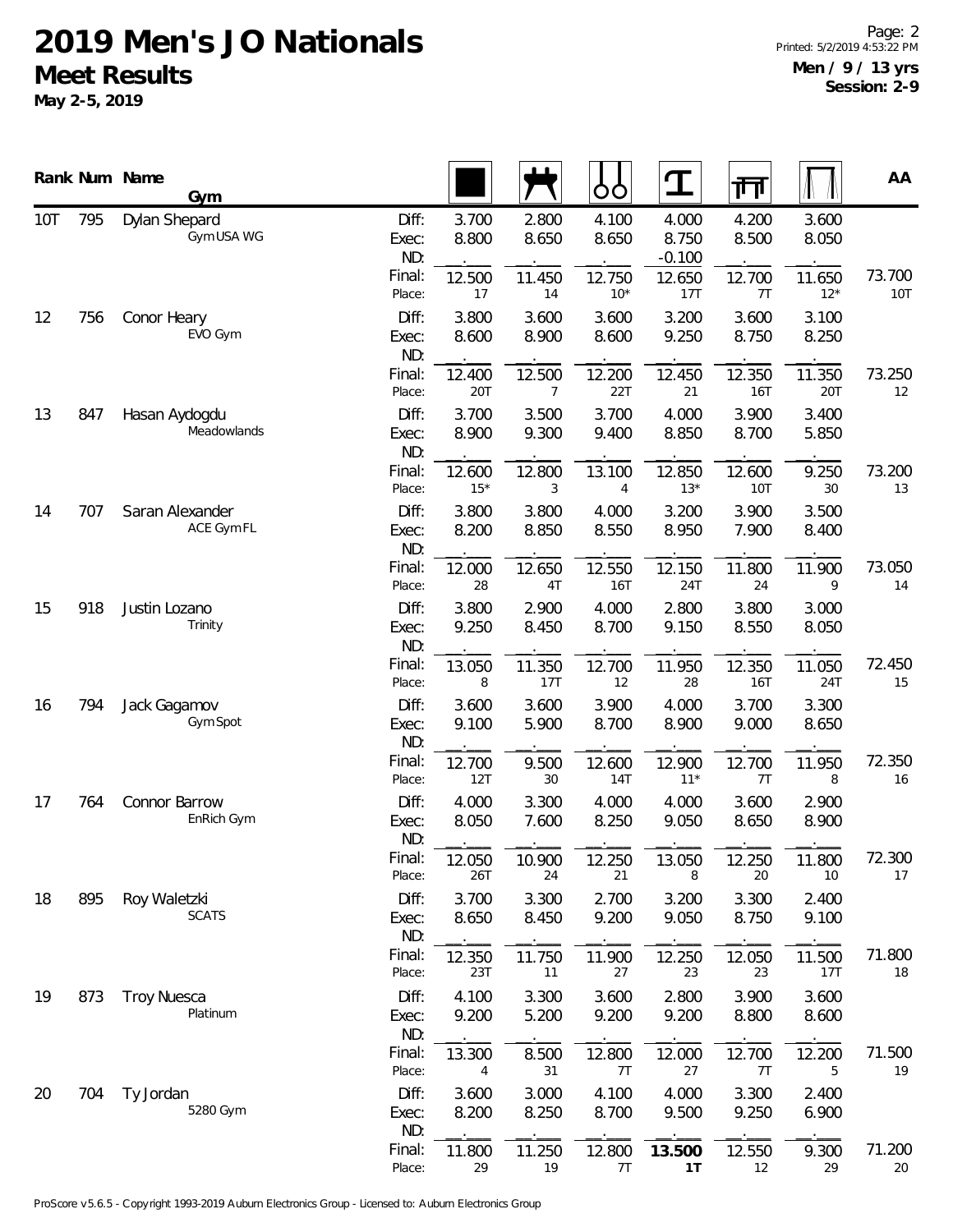|    |     | Rank Num Name<br>Gym            |                       |                            |                | OO                         | ${\bf T}$                  | 帀              |                | AA           |
|----|-----|---------------------------------|-----------------------|----------------------------|----------------|----------------------------|----------------------------|----------------|----------------|--------------|
| 21 | 853 | Solen Chiodi<br>Mini-Hops       | Diff:<br>Exec:<br>ND: | 3.700<br>8.750             | 2.600<br>8.450 | 3.100<br>8.200             | 4.000<br>8.850<br>$-0.100$ | 3.700<br>8.650 | 3.200<br>8.050 |              |
|    |     |                                 | Final:<br>Place:      | 12.450<br>18T              | 11.050<br>23   | 11.300<br>29               | 12.750<br>16               | 12.350<br>16T  | 11.250<br>22   | 71.150<br>21 |
| 22 | 715 | Alex Karadzhov<br>Apollo School | Diff:<br>Exec:<br>ND: | 3.400<br>9.050             | 3.400<br>8.000 | 3.400<br>8.400             | 3.200<br>9.050<br>$-0.100$ | 3.600<br>7.950 | 2.300<br>9.350 |              |
|    |     |                                 | Final:<br>Place:      | 12.450<br><b>18T</b>       | 11.400<br>15T  | 11.800<br>28               | 12.150<br>24T              | 11.550<br>26   | 11.650<br>12T  | 71.000<br>22 |
| 23 | 738 | Gage Barton<br>Cypress Academy  | Diff:<br>Exec:<br>ND: | 4.000<br>7.600             | 3.200<br>8.150 | 3.700<br>8.500             | 2.400<br>9.300             | 3.900<br>8.250 | 2.700<br>8.800 |              |
|    |     |                                 | Final:<br>Place:      | 11.600<br>30               | 11.350<br>17T  | 12.200<br>22T              | 11.700<br>30               | 12.150<br>22   | 11.500<br>17T  | 70.500<br>23 |
| 24 | 813 | Noah Copeland<br>Hocking Valley | Diff:<br>Exec:<br>ND: | 4.300<br>8.900             | 3.300<br>8.200 | 4.000<br>8.150             | 4.100<br>9.150             | 3.900<br>7.450 | 3.300<br>5.700 |              |
|    |     |                                 | Final:<br>Place:      | 13.200<br>5T               | 11.500<br>13   | 12.150<br>$24*$            | 13.250<br>6                | 11.350<br>27   | 9.000<br>31    | 70.450<br>24 |
| 25 | 861 | Maxwell Odden<br>North Valley   | Diff:<br>Exec:<br>ND: | 4.200<br>7.850             | 3.100<br>7.200 | 4.100<br>8.650             | 4.000<br>8.950<br>$-0.100$ | 4.100<br>6.700 | 3.700<br>7.750 |              |
|    |     |                                 | Final:<br>Place:      | 12.050<br>26T              | 10.300<br>28   | 12.750<br>$10*$            | 12.850<br>13T              | 10.800<br>31   | 11.450<br>19   | 70.200<br>25 |
| 26 | 865 | Kyle Jordan<br>OMEGA Gym        | Diff:<br>Exec:<br>ND: | 4.500<br>7.900             | 3.000<br>7.700 | 3.700<br>8.950             | 2.800<br>9.100             | 3.900<br>6.800 | 2.600<br>9.050 |              |
|    |     |                                 | Final:<br>Place:      | 12.400<br>20T              | 10.700<br>25   | 12.650<br>13               | 11.900<br>29               | 10.700<br>32   | 11.650<br>12T  | 70.000<br>26 |
| 27 | 906 | Ethan Drake<br>Stumpfs Gym      | Diff:<br>Exec:<br>ND: | 3.800<br>7.900<br>$-0.300$ | 3.200<br>8.200 | 4.000<br>8.150             | 4.000<br>8.850             | 3.500<br>8.150 | 2.600<br>7.700 |              |
|    |     |                                 | Final:<br>Place:      | 11.400<br>31               | 11.400<br>15T  | 12.150<br>$24*$            | 12.850<br>$13*$            | 11.650<br>25   | 10.300<br>27   | 69.750<br>27 |
| 28 | 833 | Jack Barden<br>Lakeshore        | Diff:<br>Exec:<br>ND: | 4.300<br>8.400             | 2.900<br>7.650 | 3.000<br>9.300<br>$-0.300$ | 2.800<br>9.350             | 4.100<br>6.950 | 2.700<br>8.350 |              |
|    |     |                                 | Final:<br>Place:      | 12.700<br>12T              | 10.550<br>27   | 12.000<br>26               | 12.150<br>24T              | 11.050<br>29   | 11.050<br>24T  | 69.500<br>28 |
| 29 | 803 | Diego Leautaud<br>Gymkhana      | Diff:<br>Exec:<br>ND: | 4.000<br>7.150             | 2.800<br>5.500 | 3.700<br>8.800             | 4.000<br>8.900             | 3.400<br>8.800 | 3.300<br>8.700 |              |
|    |     |                                 | Final:<br>Place:      | 11.150<br>32               | 8.300<br>32    | 12.500<br>19               | 12.900<br>$11*$            | 12.200<br>21   | 12.000<br>7    | 69.050<br>29 |
| 30 | 938 | Evan Wenstad<br>Wallers GymJam  | Diff:<br>Exec:<br>ND: | 4.300<br>8.500             | 2.600<br>7.350 | 3.400<br>5.950             | 4.000<br>9.150             | 3.600<br>7.550 | 2.900<br>9.450 |              |
|    |     |                                 | Final:<br>Place:      | 12.800<br>11               | 9.950<br>29    | 9.350<br>32                | 13.150<br>$\overline{7}$   | 11.150<br>28   | 12.350<br>3    | 68.750<br>30 |